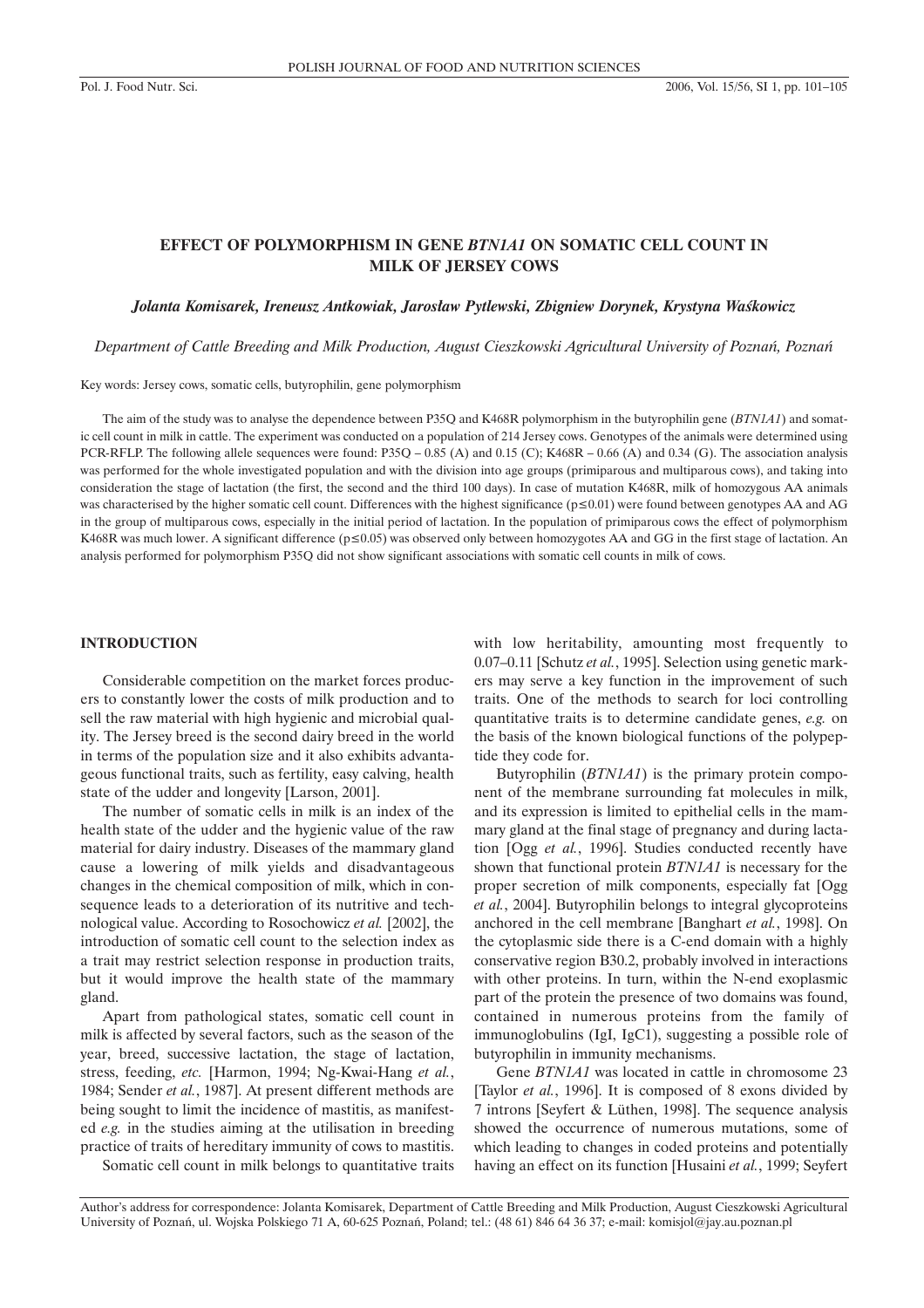& Lüthen, 1998; Taylor *et al.*, 1996]. The P35Q polymorphism consists in substitution  $C \rightarrow A$  in exon 3 and leads to the substitution of prolin by glutamine within domain IgI [Seyfert & Lüthen, 1998], whereas K468R is a  $A \rightarrow G$  mutation within exon 8 causing a substitution of lysine by arginine in region B30.2 [Taylor *et al.*, 1996].

The aim of this study was to determine the dependence between the and K468R polymorphism of gene *BTN1A1*, and somatic cell counts in milk of Jersey cows.

#### **MATERIALS AND METHODS**

Experimental material consisted of blood and milk of 214 Jersey cows kept at the Iwno Stud Farm in the years 1997-2005. From the records of production value testing of dairy cattle information was collected on somatic cell counts in 5209 milk samples.

DNA for molecular analyses was isolated from peripheral blood using the standard phenol method. Genotypes were determined using PCR-RFLP. Starter sequences for PCR were established on the basis of the gene sequence available in the GenBank data base (accession no. Z93323), using PRIMER3 software [http://www.genome.wi.mit.edu/ cgi-bin/primer/primer3\_www.cgi]:

P35Q-F: 5' – TGGTAGGTCAGGAAGCCATC – 3' P35Q-R: 5' – GTATTCAGCCATCTCCTCGC – 3' K468R-F: 5' – TGGAGCTCTATGGAAATGGG – 3' K468R-R: 5' – ACCCTTTGGGTTTTCTGCTT – 3'

PCR amplification was performed in a TGradient thermocycler (Biometra). The reaction mixture contained in  $10 \mu L$  a total of 20–50 ng genomic DNA, 0.5 units of Taq polymerase (Fermentas),  $1 \mu \text{mol/L}$  each starter (IBB PAN), 75 mmol/L Tris-HCl (pH 8.8), 20 mmol/L  $(NH<sub>4</sub>)2SO<sub>4</sub>$ ,  $0.01\%$  Tween 20, 2 mmol/L MgCl<sub>2</sub>, 5% DMSO and 200 mmol/L each dNTP (Fermentas). Reaction conditions included initial denaturation at 94°C (5 min), followed by 30 cycles consisting of denaturation (94°C, 30 s), annealing (58°C for P35Q or 56°C for K468R, 30 s) and synthesis (72 $\degree$ C, 40 s), followed by final synthesis at 72 $\degree$ C (5 min).

Amplified fragments of P35Q and K468R were digested at 37°C for at least 5 h using 5 units of a respective restriction enzyme – *Bcn*I or *Bsu*RI (*Hae*III) (Fermentas). Digestion products were subjected to electrophoresis in 2–3%

agarose gel (*BASICA LE GQT*, Prona) stained with ethidium bromide. Separation products were observed under UV light. In the study dependencies were analyzed between P35Q and K468R polymorphisms of the *BTN1A1* gene and somatic cell count in the whole investigated population and presented in terms of the division into primiparous and multiparous cows including the stages of lactation (the first, second and third 100 days). Since somatic cell count does not have the normal distribution required in statistical methods, the trait was transformed according to the formula by Da *et al.* [1992]:

 $SCS = log_2 (SCC/100) + 3$ 

where: SCS – somatic cell count after transformation, SCC – somatic cell count from direct measurement (in thousands).

The effect of genotypes on somatic cell count (SCC) in milk was tested using the GLM procedure from the SAS statistical package [SAS, 2005]. The statistical model included the effects of *BTN1A1* genotypes, the sire effect, the effect of lactation number, as well as the effect of the year and season of calving.

## **RESULTS AND DISCUSSION**

As a result of PCR products were obtained of 560 bp (P35Q) and 780 bp (K468R). Digestion of the K468R fragment gave bands with the lengths of 371, 162, 141, 83, 13 and 10 bp (allele A coding for lysine) or 338, 162, 141, 83, 33, 13 and 10 bp (allele G coding for arginine). In case of the P35Q mutation, digestion products were visible in the gel in the form of two (74 and 500 bp) or three (74, 96 and 404 bp) bands, respectively, for variant A coding for glutamine and C coding for prolin.

In the investigated group of 214 Jersey cows three possible genotypes were identified both for mutation P35Q and K468R. The P35Q polymorphism was characterised by a much higher frequency of incidence of variant A (0.85) in comparison to variant C (0.15). Homozygotes AA were found in the biggest number (153 animals), followed by heterozygotes AC (56 animals) and homozygotes CC (only 5 animals). In the other analysed *locus* (K468R) the numbers of animals with specific genotypes were as follows: AA –

| Age group   | Genotype | Total                   |      | Stage of lactation (days) |      |                         |      |                         |      |  |
|-------------|----------|-------------------------|------|---------------------------|------|-------------------------|------|-------------------------|------|--|
| of cows     |          | $\overline{\textbf{x}}$ | Sd   | $\leq 100$                |      | $101 - 200$             |      | >200                    |      |  |
|             |          |                         |      | $\overline{\mathbf{x}}$   | Sd   | $\overline{\mathbf{x}}$ | Sd   | $\overline{\textbf{X}}$ | Sd   |  |
| Primiparous | AA       | 3.54                    | 1.35 | 3.64                      | 2.35 | 3.36                    | 2.16 | 3.58                    | 1.86 |  |
| cows        | AC       | 3.40                    | 1.01 | 3.55                      | 1.83 | 3.10                    | 2.22 | 3.53                    | 1.36 |  |
|             | CC       | 2.71                    | 0.97 | 3.18                      | 0.62 | 2.41                    | 2.28 | 2.42                    | 0.58 |  |
| Multiparous | AA       | 3.59                    | 1.49 | 3.49                      | 2.24 | 3.53                    | 1.74 | 3.76 <sup>a</sup>       | 1.60 |  |
| cows        | AC       | 3.62                    | 1.46 | 3.65                      | 2.09 | 3.57                    | 1.83 | 3.80                    | 2.19 |  |
|             | CC       | 4.30                    | 2.84 | 4.13                      | 2.79 | 4.13                    | 3.98 | 5.13 <sup>a</sup>       | 1.39 |  |
| Total       | AA       | 3.58                    | 1.44 | 3.56                      | 2.28 | 3.47                    | 1.89 | 3.82                    | 1.71 |  |
|             | AC       | 3.57                    | 1.31 | 3.61                      | 1.99 | 3.40                    | 2.01 | 3.69                    | 1.87 |  |
|             | CC       | 3.81                    | 2.72 | 3.81                      | 2.17 | 3.66                    | 3.86 | 4.02                    | 3.02 |  |

TABLE 1. The effect of polymorphism P35Q of the *BTN1A1* gene on somatic cell counts in terms of the age of cows and the stage of lactation.

Means denoted with identical letters differ statistically within the age group of cows: A, B, C – highly significantly ( $p \le 0.01$ ); a, b, c – significantly  $(p \le 0.05)$ .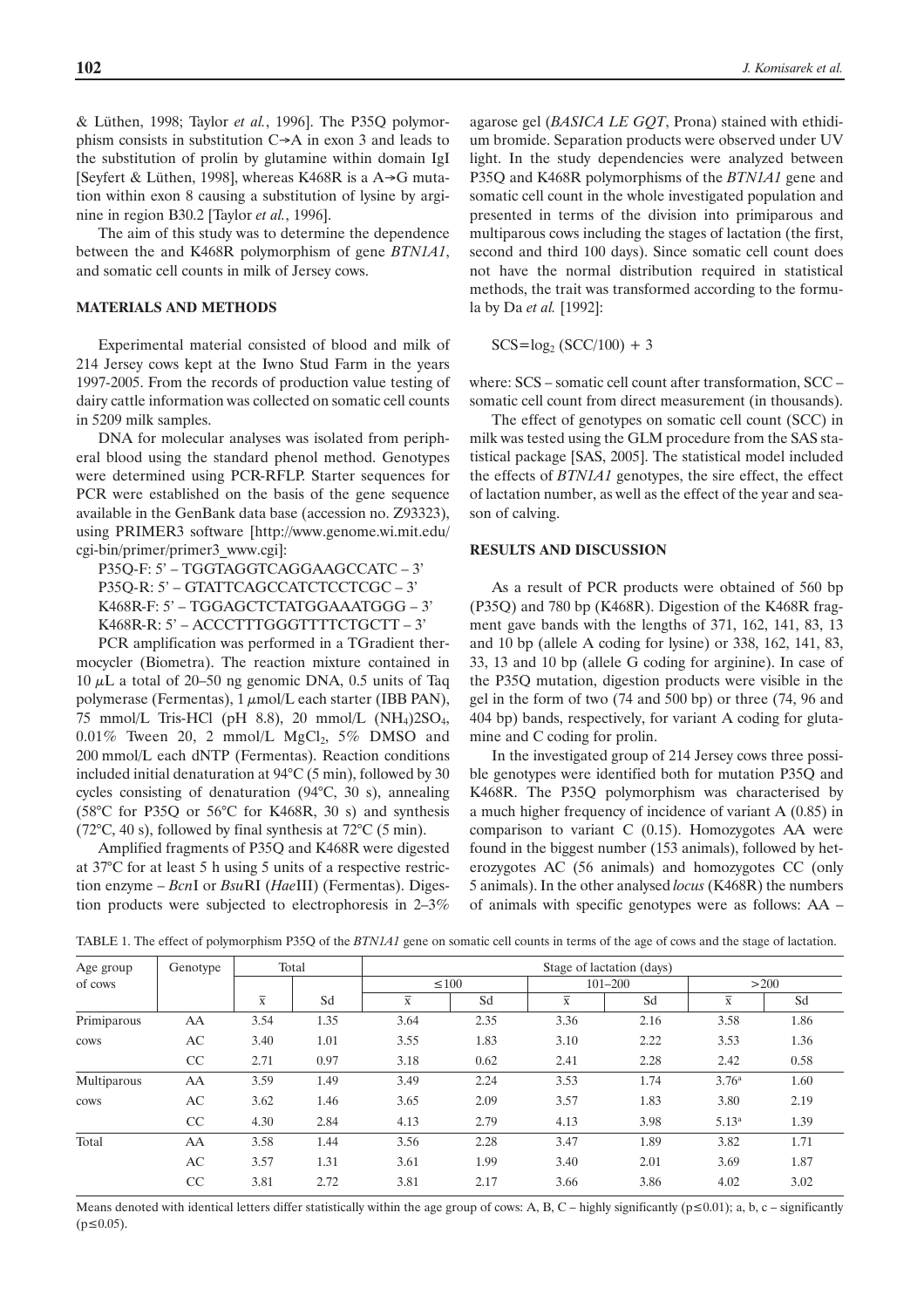| Age group   | Genotype | Total                   |      | Stage of lactation (days) |      |                         |      |                         |      |  |
|-------------|----------|-------------------------|------|---------------------------|------|-------------------------|------|-------------------------|------|--|
| of cows     |          | $\overline{\textbf{x}}$ | Sd   | $\leq 100$                |      | $101 - 200$             |      | >200                    |      |  |
|             |          |                         |      | $\overline{\textbf{x}}$   | Sd   | $\overline{\mathbf{x}}$ | Sd   | $\overline{\textbf{X}}$ | Sd   |  |
| Primiparous | AA       | 3.52                    | 1.06 | 3.72 <sup>a</sup>         | 1.97 | 3.31                    | 2.08 | 3.50                    | 1.59 |  |
| cows        | AG       | 3.43                    | 1.38 | 3.64                      | 2.33 | 3.27                    | 2.30 | 3.58                    | 1.76 |  |
|             | GG       | 3.19                    | 1.55 | 3.07 <sup>a</sup>         | 2.21 | 3.14                    | 2.28 | 3.54                    | 2.20 |  |
| Multiparous | AA       | $3.95^{A}$              | 1.78 | $3.96^{Aa}$               | 2.21 | $3.75^{ab}$             | 2.18 | $4.05^{\rm a}$          | 1.91 |  |
| cows        | AG       | 3.41 <sup>A</sup>       | 1.24 | 3.40 <sup>A</sup>         | 2.10 | 3.34 <sup>a</sup>       | 1.59 | 3.61 <sup>a</sup>       | 1.58 |  |
|             | GG       | 3.58                    | 1.52 | 3.44 <sup>a</sup>         | 2.49 | 3.21 <sup>b</sup>       | 1.18 | 4.02                    | 1.95 |  |
| Total       | AA       | 3.74 <sup>a</sup>       | 1.54 | $3.75^{ab}$               | 2.12 | 3.59                    | 2.18 | 3.85                    | 1.85 |  |
|             | AG       | $3.42^{\rm a}$          | 1.28 | 3.48 <sup>a</sup>         | 2.18 | 3.38                    | 1.82 | 3.63                    | 1.65 |  |
|             | GG       | 3.43                    | 1.54 | $3.35^{b}$                | 2.38 | 3.25                    | 1.56 | 3.74                    | 2.07 |  |

TABLE 2. The effect of polymorphism K468R of the *BTN1A1* gene on somatic cell count in terms of the age of cows and the stage of lactation.

Means denoted with identical letters differ statistically within the age group of cows: A, B, C – highly significantly ( $p \le 0.01$ ); a, b, c – significantly  $(p \le 0.05)$ .

93 cows, AG – 95 cows and GG – 26 cows, respectively. Frequencies for alleles A i G were 0.66 and 0.34, respectively.

Mean somatic cell counts found in the populations of primiparous and multiparous cows were 3.46 and 3.63, respectively. The lowest SCC in the first lactation and its increasing values in successive lactations were also reported by *e.g.* Kiiman & Saveli [1998], Borkowska & Januś [2001] and Pytlewski & Dorynek [2000]. An increased risk of thw development of new infections in older cows is probably a consequence of high milk yields and gradual wearing out of the teat sphincter muscle. Irrespective of the division of animals into age groups the highest number of somatic cells was shown for the first and third stage of lactation. Similar results were also reported by Sender *et al.* [1987]. In contrast, studies by other authors indicate an upward trend for SCC along with the course of lactation [Sawa *et al.*, 2000] or a lack of the effect of lactation stage on this trait [Antkowiak *et al.*, 2003].

Results concerning the effect of polymorphism in gene *BTN1A1* on somatic cell count in milk in terms of age and stage of lactation are presented in Tables 1 and 2. The conducted analysis did not show the effect of the P35Q mutation of the investigated trait. Only one statistically significant difference was observed between genotypes AA and CC in the third stage of lactation in the group of primiparous cows (Table 1). However, due to the very low number of homozygotes CC (5 cows) the obtained result could have been incidental. While analysing the dependence between polymorphism K468R and somatic cell count, the highest number of somatic elements was found in milk of cows with genotype AA (Table 2). In the group of primiparous cows a statistically significant difference was observed only between homozygotes AA and GG in the initial stage of lactation. In the population of multiparous cows the effect of mutation K468R was much more tangible. Genotype AA was characterised, especially in comparison with heterozygotes AG, by a higher SCC in milk at all stages of lactation, although the biggest differences were found in its initial stage.

Gene *BTN1A1* in cattle is located in the region of chromosome 23, in which the presence was detected of hypothetical QTLs (*quantitative trait loci*) controlling milk yield and composition [Ashwell *et al.*, 1997; Zhang *et al.*, 1998] and somatic cell count [Ashwell *et al.*, 1996; Heyen *et al.*, 1999]. Butyrophilin is one of candidate genes with a potential effect on the variation in mapped QTLs. Its polymorphism has not been the subject of intensive studies aiming at the detection of an association with quantitative traits. Studies including the effect of *BTN1A1* on somatic cell count in milk were only conducted by Zegeye *et al.* [1999]. They analysed the effect of five mutations, including four intron ones and K468R, on milk producing characters and health state in Holstein – Friesian cattle. For K468R no significant dependence was identified.

The results of this study indicate that genotype AA in *locus* K468R may be related to an increased content of somatic cells in milk. Mutation K468R is found within region *BTN1A1* coding for the cytoplasmic domain B30.2, present also in numerous other proteins [Henry *et al.*, 1998]. The function of B30.2 remains to a large degree unknown. In case of the butyrophilin gene, it probably participates in the secretion of milk lipid compounds by binding, through such proteins as xanthinoxidase, intercellular fat of the udder glandular tissue [Mather & Keenan, 1998]. The K468R polymorphism may thus be connected with the variation in milk composition. Its effect on the health state of animals seems rather less probable. The effect of the other investigated mutation (P35Q) would be easier to justify, due to its location within the IgI domain, showing homology with certain proteins contained in the immune system [Vernet *et al.*, 1993; Linsey *et al.*, 1994]. However, the conducted analysis did not show any dependence between somatic cell count and the P35Q polymorphism.

The effect detected for K468R might not be a direct consequence of this mutation, but it might rather result from a linkage with another locus controlling immunity in animals. In this aspect attention needs to be paid to genes of the major histocompatibility complex (MHC), located in cattle in chromosome 23 in the vicinity of *BTN1A1* [Fries *et al.*, 1986], whose relationship with the level of somatic cells in milk has been described in several studies [Rupp & Boichard, 2003].

## **CONCLUSIONS**

1. The conducted analysis did not show any dependence between somatic cell count and the P35Q polymorphism.

2. The results of this study indicate that genotype AA in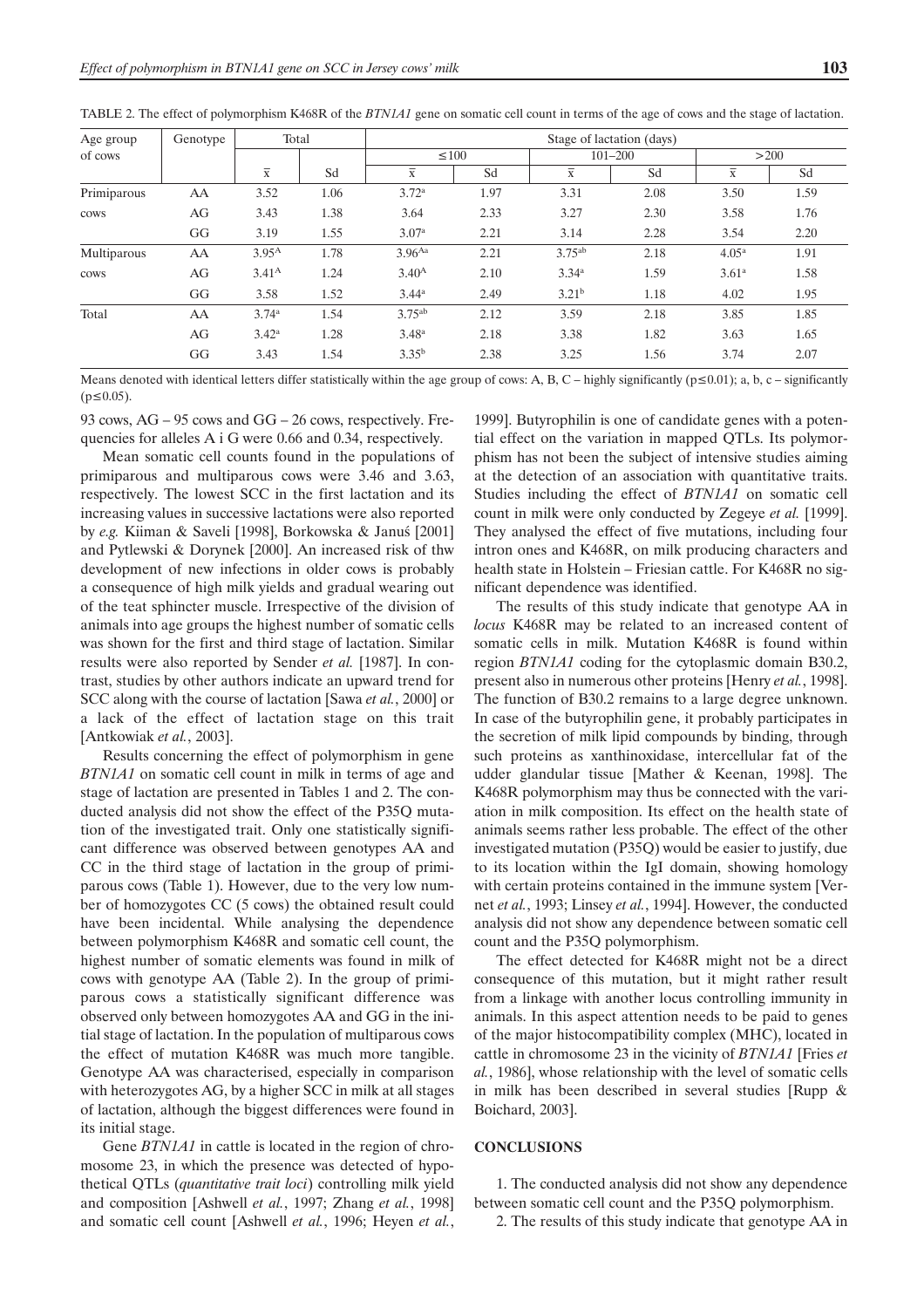*locus* K468R may be related to an increased content of somatic cells in milk. In the population of multiparous cows the effect of mutation K468R was much more marked. Genotype AA was characterised, especially in comparison with heterozygotes AG, by a higher SCC in milk at all stages of lactation, although the biggest differences were found in its initial stage.

#### **ACKNOWLEDGEMENTS**

he study was financed by the State Committee for Scientific Research grant no. 2 P06D 017 26 and by the August Cieszkowski Agricultural University of Poznañ within the framework of the authors' research project no. 270/Z/32.

## **REFERENCES**

- 1. Antkowiak. I., Pytlewski J., Kucera J., Effect of some selected factors on somatic cell concentration in milk of Jersey cows. Acta Scientiarum Polonorum, Zootechnica 2003, 2, 9–18.
- 2. Ashwell M.S., Rexroad Jr C.E., Miller R.H., Vanraden P.M., Mapping economic trait loci for somatic cell score in Holstein cattle using microsatellite markers and selective genotyping. Anim. Genet., 1996, 27, 235–242.
- 3. Ashwell M.S., Rexroad Jr C.E., Miller R.H., VanRaden P.M., Da Y., Detection of loci affecting milk production and health traits in an elite US Holstein population using microsatellite markers. Anim. Genet., 1997, 28, 216–222.
- 4. Banghart L.R., Chamberlain C.W., Velarde J., Korobko I.V., Ogg S.L., Jack L.J., Vakharia V.N., Mather I.H., Butyrophilin is expressed in mammary epithelial cells from a single-sized messenger RNA as a type I membrane glycoprotein. J. Biol. Chem., 1998, 273, 4171–4179.
- 5. Borkowska D., Janus E., The effect of non-genetic factors on milk yield and composition and somatic cell count. 2001, *in*: Proceedings of the International Scientific Conference "Status and Perspectives of Cattle Breeding in Poland and Europe" June 7–8, 2001, Poznañ, Poland, Wyd. AR im. A. Cieszkowskiego w Poznaniu, pp. 187–192 (in Polish).
- 6. Da Y., Grossman M., Misztal I., Wiggans G.R., Estimation of genetic parameters for somatic cell score in Holsteins. J. Dairy Sci., 1992, 75, 2265–2271.
- 7. Fries R., Hediger R., Stranzinger G., Tentative chromosomal localization of the bovine major histocompatibility complex by *in situ* hybridization. Anim. Genet., 1986, 17, 287–294.
- 8. Harmon R.J., Physiology of mastitis and factors affecting somatic cell counts. J. Dairy Sci., 1994, 77, 2103–2112.
- 9. Henry J., Mather I.H., McDermott M.F., Pontarotti P., B30.2-like domain proteins: update and new insights into a rapidly expanding family of proteins. Mol. Biol. Evol., 1998, 15, 1696–1705.
- 10. Heyen D.W., Weller J.I., Ron M., Band M., Beever J.E., Feldmesser E., Da Y., Wiggans G.R., VanRaden P.M., Lewin H.A., A genome scan for QTL influencing milk

production and health traits in dairy cattle. Physiol. Genom., 1999, 1, 165–175.

- 11. Husaini Y., Wilkins R.J., Davey H.W., Identification of five point mutations, including an AluI RFLP, in the bovine butyrophilin gene. Anim. Genet., 1999, 30, 400–401.
- 12. Kiiman H., Saveli O., Causes of a high somatic cell count. 1998, *in*: Book of Abstracts of the 49<sup>th</sup> Annual Meeting of the European Association for Animal Production (ed. J.A.M. van Arendonk) 24–27 August 1998, Warsaw, Poland, Wageningen Press, p. 186.
- 13. Larson P.G., Principles of Danish Jersey cattle breeding. 2001, *in*: Proceedings of the International Scientific Conference "Status and Perspectives of Cattle Breeding in Poland and Europe" June 7–8, 2001, Poznañ, Poland, Wyd. AR im. A. Cieszkowskiego w Poznaniu, pp. 77–82.
- 14. Linsey P.S., Peach R., Gladstone P., Bajorath J., Extending the B7 (CD80) gene family. Protein Sci., 1994, 3, 1341–1343.
- 15. Mather I.H., Keenan T.W., Origin and secretion of milk lipids. J. Mammary Gland Biol. Neoplasia, 1998, 3, 259–273.
- 16. Ng-Kwai-Hang K.F., Hayes J.F., Moxley J.E., Monardes H.G., Variability of test-day milk production and composition and relation of somatic cell counts with yield and compositional changes of bovine milk. J. Dairy Sci., 1984, 67, 361–366.
- 17. Ogg S.L., Komaragiri M.V.S., Mather I.H., Structural organization and mammary-specific expression of the butyrophilin gene. Mamm. Genome, 1996, 7, 900–905.
- 18. Ogg S.L., Weldon A.K., Dobbie L., Smith A.J.H., Mather I.H., Expression of butyrophilin (Btn1a1) in lactating mammary gland is essential for the regulated secretion of milk-lipid droplets. Proc. Natl. Acad. Aci. USA, 2004, 101, 10084–10089.
- 19. Pytlewski J., Dorynek Z., The effect of selected factors on somatic cell count in cows' milk. Rocz. AR Pozn. Zootech., 2000, 130, 52, 99–112 (in Polish).
- 20. Rosochowicz £., Dorynek Z., Karwacki M., Antkowiak I., Dudek M., Conformation of cows and their yields and the occurrence of somatic cells in milk. Rocz. AR Pozn. Zootech., 2002, 110, 54, 57–68 (in Polish).
- 21. Rupp R., Boichard D., Genetics of resistance to mastitis in dairy cattle. Vet. Res., 2003, 34, 671–688.
- 22. SAS User's Guide, Version 9, 1st edn. SAS Inc., Cary, NC, 2005.
- 23. Sawa A., Chmielnik H., Bogucki M., Cieślak M., The effect of selected non-genetic factors on milk yield and composition and somatic cell count in milk of high producing cows. Zesz. Nauk. Polskiego Towarzystwa Zootechnicznego, 2000, 51, 165–170 (in Polish).
- 24. Schutz M.M., van Raden P.M., Wiggans G.R., Genetic variation in lactation means of somatic cells scores for six breeds of dairy cattle. J. Dairy Sci., 1995, 69, 2395–2407.
- 25. Sender G., Głąbówna M., Bassalik-Chabielska L., Environmental factors determining somatic cell counts in cows' milk. Zesz. Probl. Post. Nauk Roln., 1987,332, 167–172 (in Polish).
- 26. Seyfert H.-M., Lüthen F., The structure of the bovine